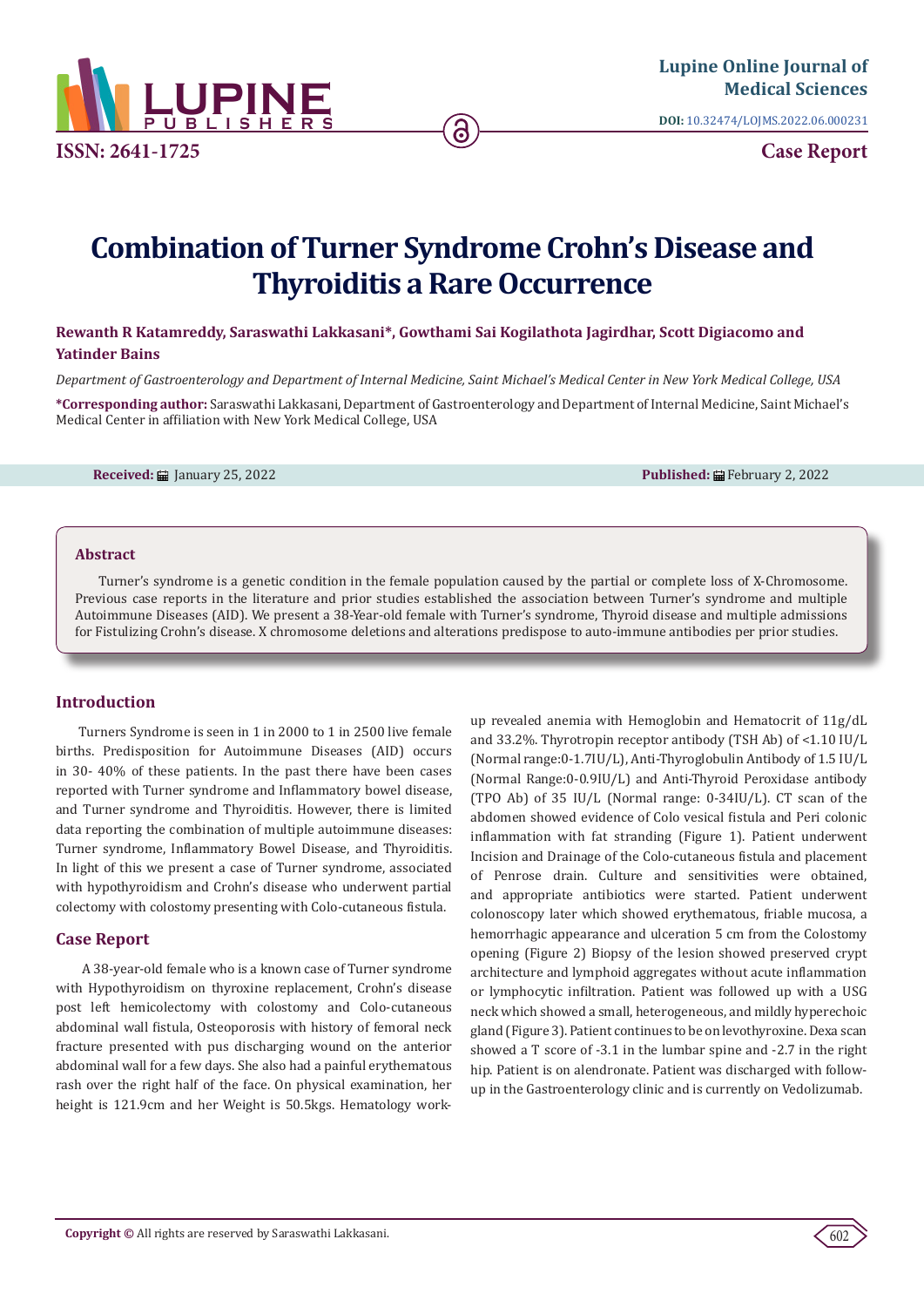

**Figure 1:** CT Abdomen-Rim-enhancing air and fluid filled fistulous tracts/collections, possibly communicating with each other, extending inferiorly from the colostomy loop within the subcutaneous tissues and towards the skin surface of the left anterior lower abdomen/pelvis.



**Figure 2:** Colonoscopy-Showing patent end colostomy in the transverse colon characterized by erythema, friable mucosa, a hemorrhagic appearance, and ulceration 5cm from colostomy opening.

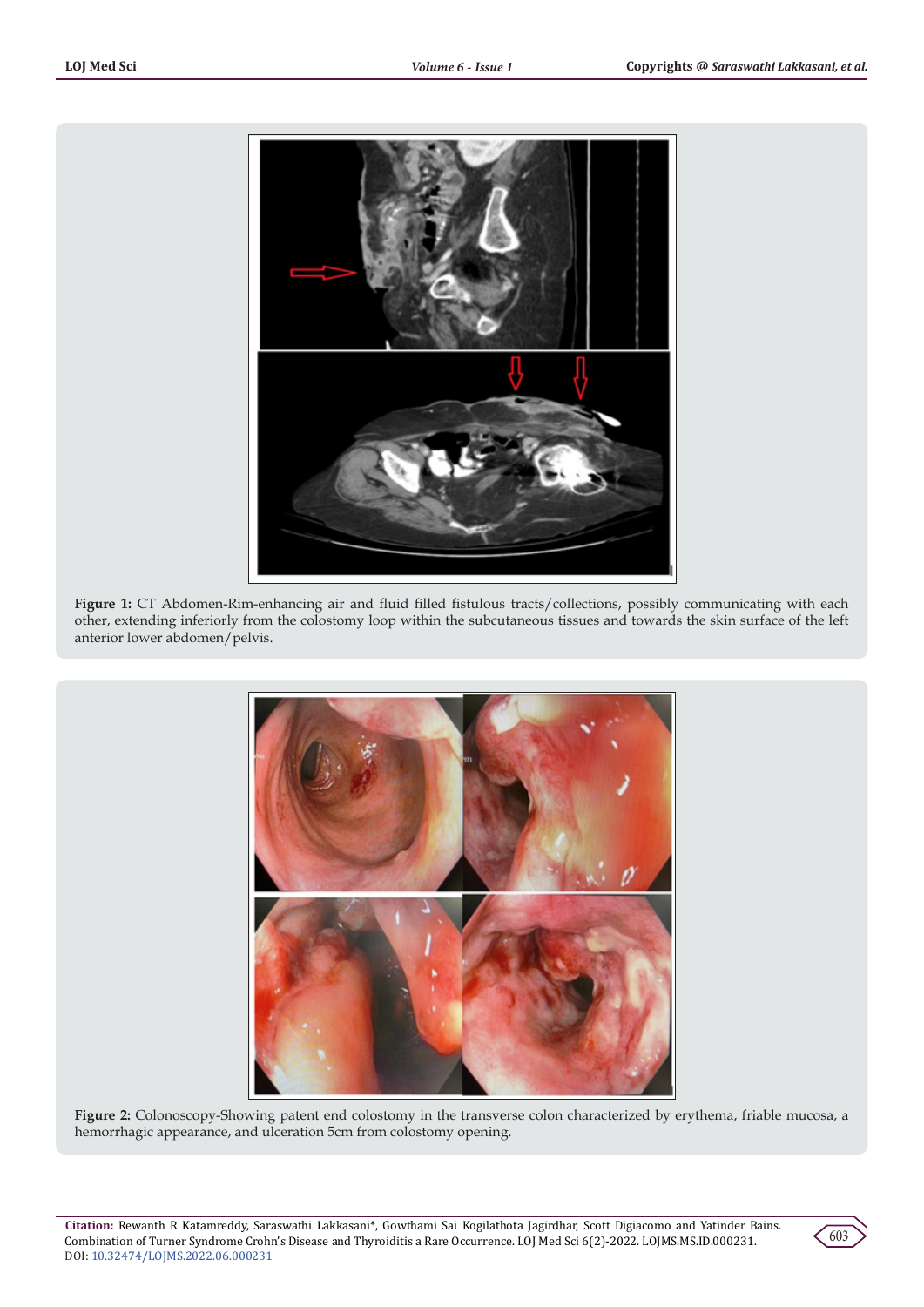

**Figure 3:** USG Thyroid- Small heterogeneous and overall, mildly hyperechoic thyroid gland without discrete nodules.

# **Discussion**

 The case mentioned above emphasizes the association of autoimmune disorders in patients with Turner's syndrome. Female sex has a predisposition for AID. Patients with Turner syndrome have twice the risk compared to the female population. The cause of autoimmunity in Turner's syndrome has been theorized and studied without a definitive answer. X chromosome genes including a Major Histocompatibility complex were found to play a major role in immune response [1,2]. Haplo-insufficiency [3,4], alterations and microdeletions of the X chromosome are one of the major attributed causes for AID. Turner syndrome females with chromosome Xp deletion showed a higher prevalence of thyroid and Crohn's disease [4].

Lack of exposure to self-antigens in the thymic epithelial cells and T-cells with autoreactivity can also be the cause for auto-immunity [2,3]. Turner syndrome patients were found to have low levels of Immunoglobulin G and M in some studies [5]. Exposure to estradiol treatment has also been debated to be a trigger for AID development through hormonal imbalance inciting immunopathogenic response [6]. Further studies on the link between AID and X chromosome can help to clearly understand the pathogenetics involved. The most common AID in Turner's appears to be related to the thyroid gland. Hypothyroidism is more common compared to hyperthyroid disease. Ulcerative colitis, Crohn's disease, celiac disease, juvenile rheumatoid arthritis, diabetes mellitus, Addison's disease, psoriasis, vitiligo and alopecia. This patient was diagnosed with Hashimoto's thyroiditis and Crohn's

disease around the age of 20. The patient had a femoral neck fracture and osteoporosis diagnosed around 25 years of age. Many patients have sub clinical presentations and close follow up of patient's symptoms is necessary. Medical management in patients with Turner's syndrome should include screening and monitoring for AID regularly with appropriate treatment. The Turner syndrome study group published guidelines on Screening and medical care for turner's syndrome patients.

## **References**

- 1. [Goldacre MJ, Seminog OO \(2014\) Turner syndrome and autoimmune](https://pubmed.ncbi.nlm.nih.gov/24064113/) [diseases: record-linkage study. Arch Dis Child 99\(1\): 71-73.](https://pubmed.ncbi.nlm.nih.gov/24064113/)
- 2. [Larizza D, Calcaterra V, Martinetti M \(2009\) Autoimmune stigmata in](https://pubmed.ncbi.nlm.nih.gov/19349146/) [Turner syndrome: when lacks an X chromosome. J Autoimmun 33\(1\):](https://pubmed.ncbi.nlm.nih.gov/19349146/) [25-30.](https://pubmed.ncbi.nlm.nih.gov/19349146/)
- 3. [Ilaria Bianchi, Ana Lleo, Gershwin ME, Invernizzi P \(2012\) The X](https://pubmed.ncbi.nlm.nih.gov/22178198/) [chromosome and immune associated genes. J Autoimmun 38\(2-3\):](https://pubmed.ncbi.nlm.nih.gov/22178198/) [187-192.](https://pubmed.ncbi.nlm.nih.gov/22178198/)
- 4. [Stoklasova J, Zapletalova J, Frysak Z, HanaV, Cap J, et al. \(2019\) An](https://pubmed.ncbi.nlm.nih.gov/31075085/) [isolated Xp deletion is linked to autoimmune diseases in Turner](https://pubmed.ncbi.nlm.nih.gov/31075085/) [syndrome. J Pediatr Endocrinol Metab 32\(5\): 479-488.](https://pubmed.ncbi.nlm.nih.gov/31075085/)
- 5. Jensen K, Petersen PH, Nielsen EL, Dahl G, Nielsen J (1976) Serum immunoglobulin M, G, and A concentration levels in Turner's syndrome compared with normal women and men. Comparative Study Hum Genet. 31(3): 329-334.
- 6. [Bakalov VK, Gutin L, Cheng CM, Zhou J, Sheth P, et al. \(2012\)](https://pubmed.ncbi.nlm.nih.gov/22342295/) [Autoimmune disorders in women with turner syndrome and](https://pubmed.ncbi.nlm.nih.gov/22342295/) [women with karyotypically normal primary ovarian insufficiency. J](https://pubmed.ncbi.nlm.nih.gov/22342295/) [Autoimmun 38\(4\): 315-321.](https://pubmed.ncbi.nlm.nih.gov/22342295/)